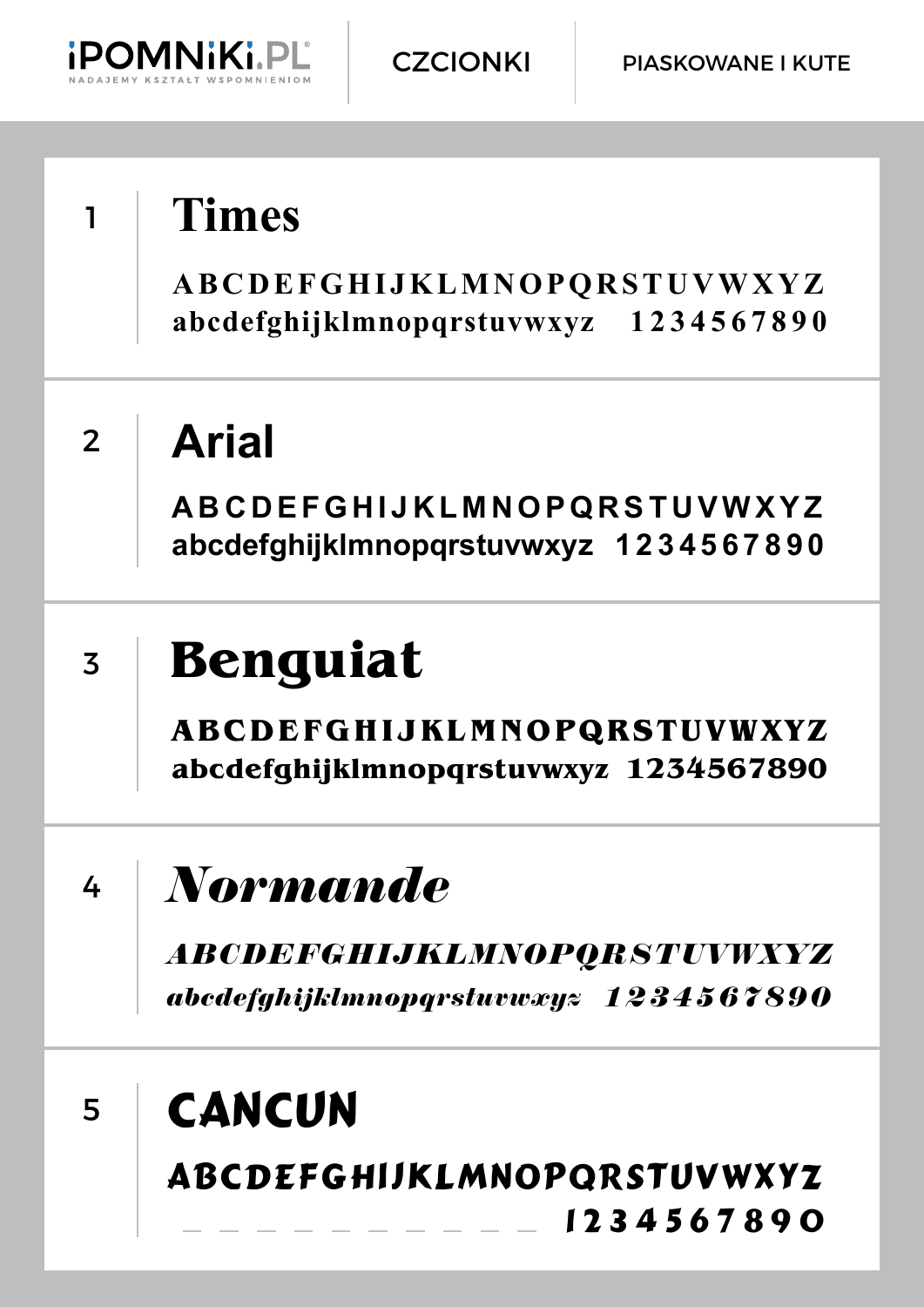

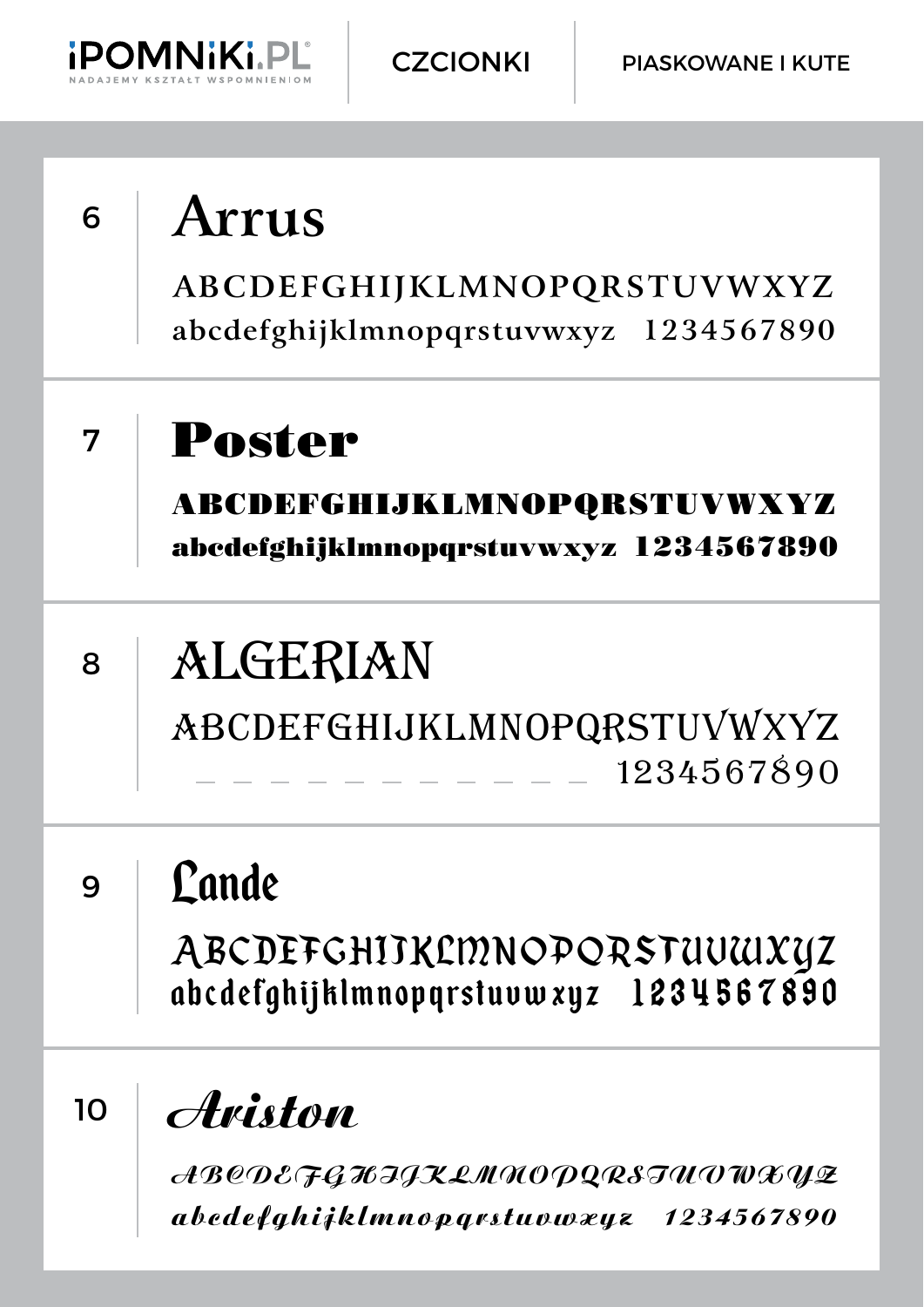

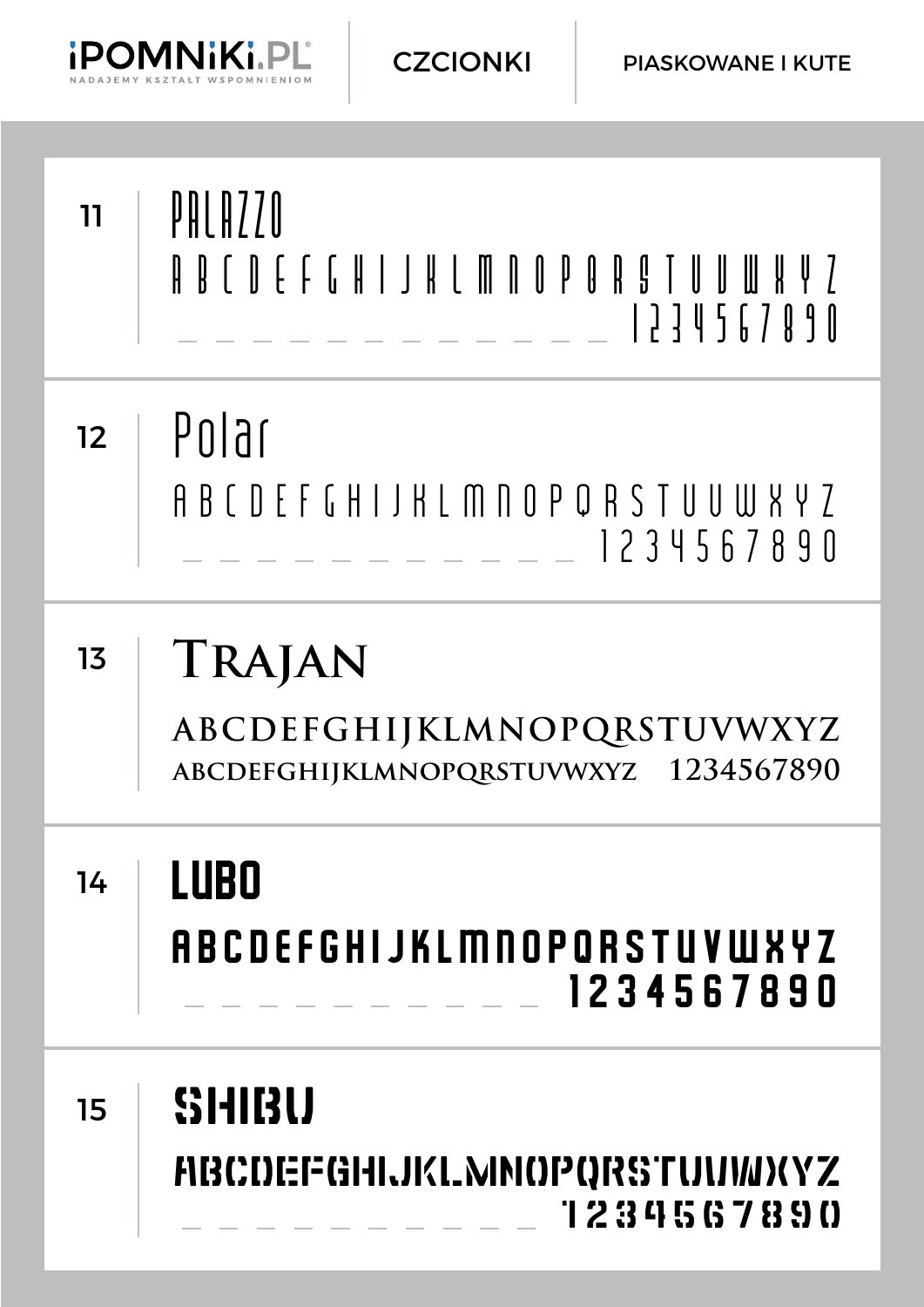

## Ark ABCDEFGHIJKLMNOPQRSTUVWXYZ ABCDEFGHIJKLMNOPQRSTUVWXYZ 1234567890 <sup>16</sup> Tribune ABCDEFGHIJKLMNOPQRSTUVWXYZ abcdefghijklmnopqrstuvwxyz  $1234567890$ TURN ABCDEFGHIJKLMNOPQRSTUVWXYZ 1 2 3 4 5 6 7 8 9 0 **Wonder ABCDEFGHIJKLMNOPQRSTUVWXYZ abcdefghijklmnopqrstuvwxyz 1 2 3 4 5 6 7 8 9 0 CINZEL** ABCDEFGHIJKLMNOPQRSTUVWXYZ ABCDEFGHIJKLMNOPQRSTUVWXYZ 1234567890 17 18 19 20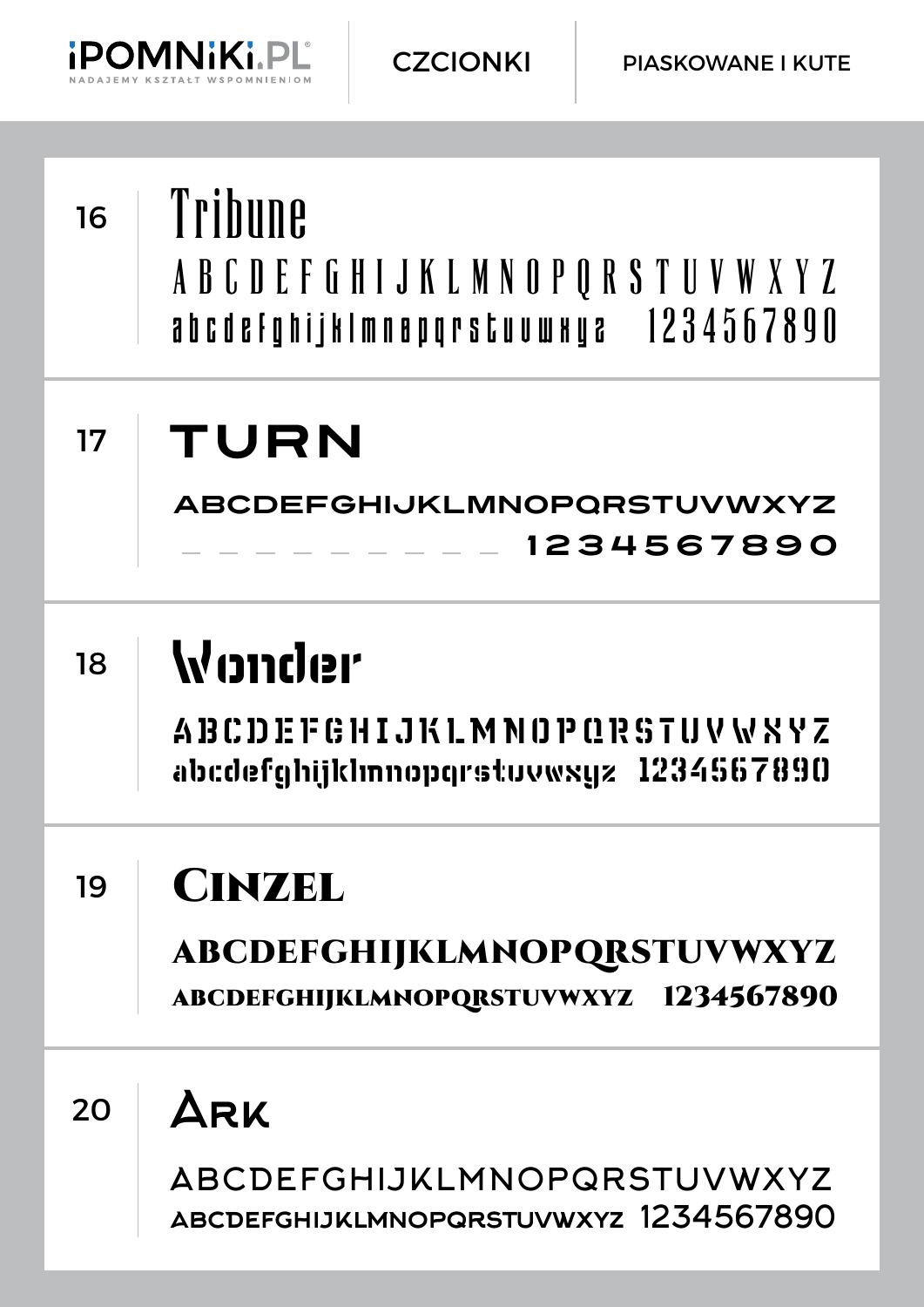

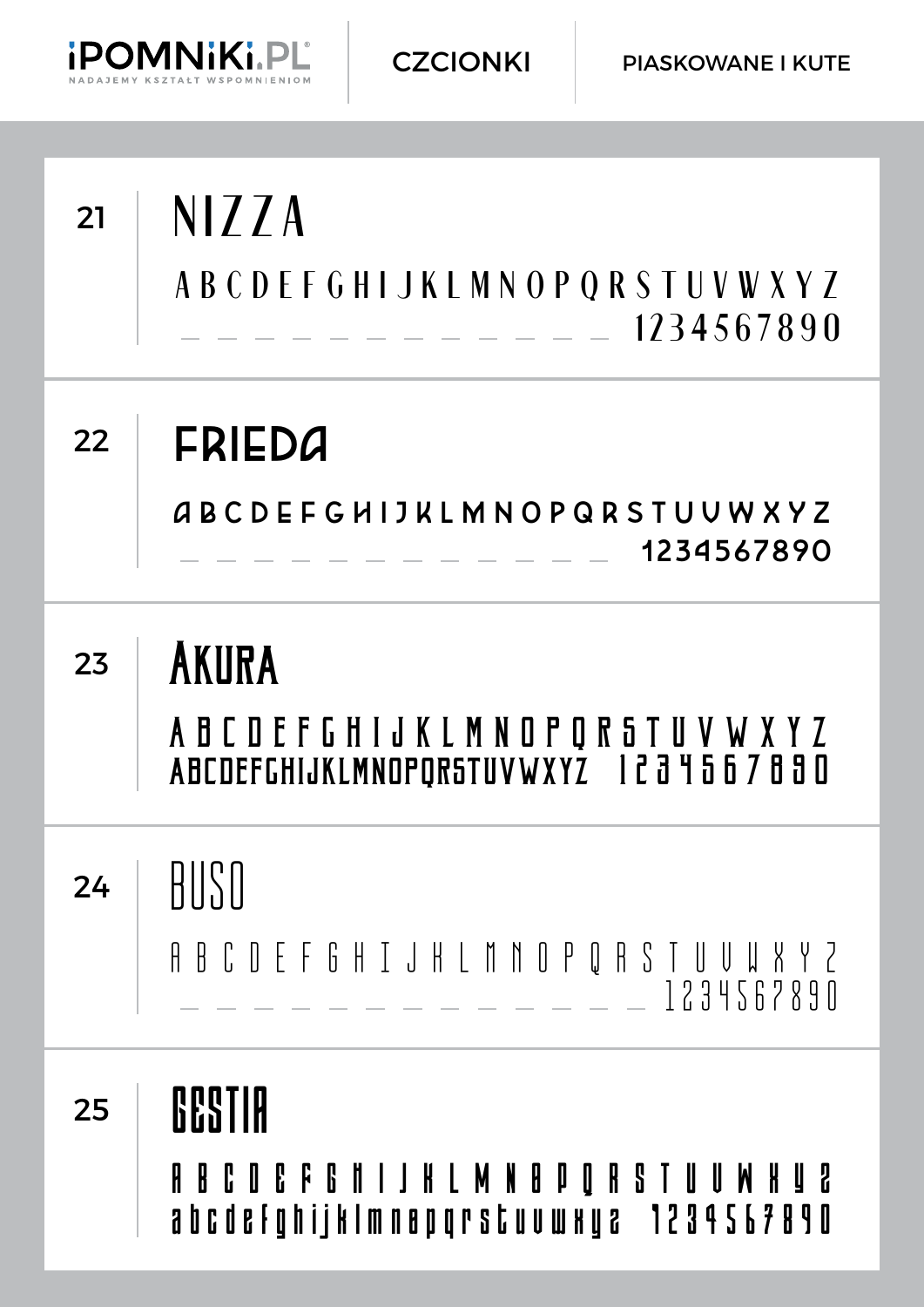

SENTENCJE

| 1              | <b>AVE MARIA</b>                               |
|----------------|------------------------------------------------|
|                |                                                |
| 2 <sup>2</sup> | <b>JEZU UFAM TOBIE</b>                         |
|                |                                                |
| $\overline{3}$ | SPOCZYWĄJ W POKOJU                             |
|                |                                                |
| 4              | PAMIĘĆ NIE UMIERA                              |
|                |                                                |
| 5              | NA ZAWSZE W NASZYCH SERCACH                    |
|                |                                                |
| 6              | BÓG JEST MIŁOŚCIĄ                              |
|                |                                                |
| 7              | <b>ŚPIJ ANIOŁKU</b>                            |
|                |                                                |
| 8              | <b>BÓG TAK CHCIAŁ</b>                          |
|                |                                                |
| 9              | ŚPIESZMY SIĘ KOCHAĆ LUDZI, TAK SZYBKO ODCHODZĄ |
|                |                                                |
| 10             | ŻYJECIE W NASZYCH SERCACH                      |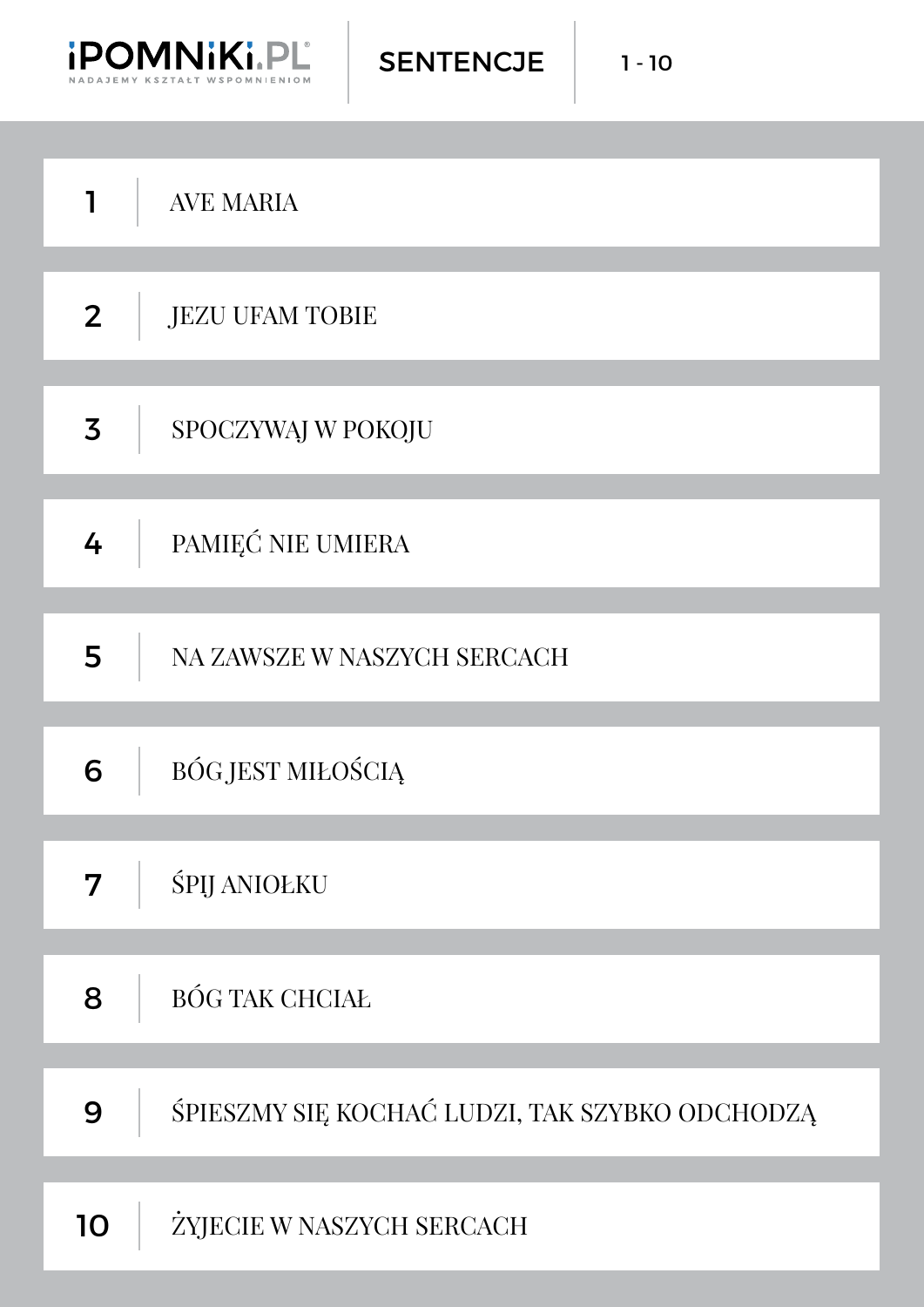

SENTENCJE

| 11 | PROSI O MODLITWE                                                               |
|----|--------------------------------------------------------------------------------|
| 12 | TO NIE TEN CZAS, TO NIE TA PORA                                                |
| 13 | NIE PYTAM CIĘ BOŻE, DLACZEGO GO ZABRAŁEŚ,<br>LECZ DZIEKUJE, ŻE NAM GO DAŁEŚ    |
| 14 | ODSZEDŁEŚ, ALE ŻYJESZ W NASZEJ PAMIECI                                         |
| 15 | PAMIEĆ JEST DROŻSZA OD SŁÓW                                                    |
| 16 | UMARŁEŚ PO TO, ABY ŻYĆ                                                         |
| 17 | NIE UMARŁ TEN, KTO POZOSTAJE W SERCU<br>I PAMIECI BLISKICH                     |
| 18 | CHOCIAŻ ZAMKNIETE MASZ POWIEKI TO W SERCACH<br>NASZYCH TRWAĆ BEDZIESZ NA WIEKI |
| 19 | ZAWSZE BĘDZIESZ MIĘDZY NAMI, W PAMIĘCI<br><b>I SERCACH POZOSTANIESZ</b>        |
| 20 | POKÓJ JEGO DUSZY                                                               |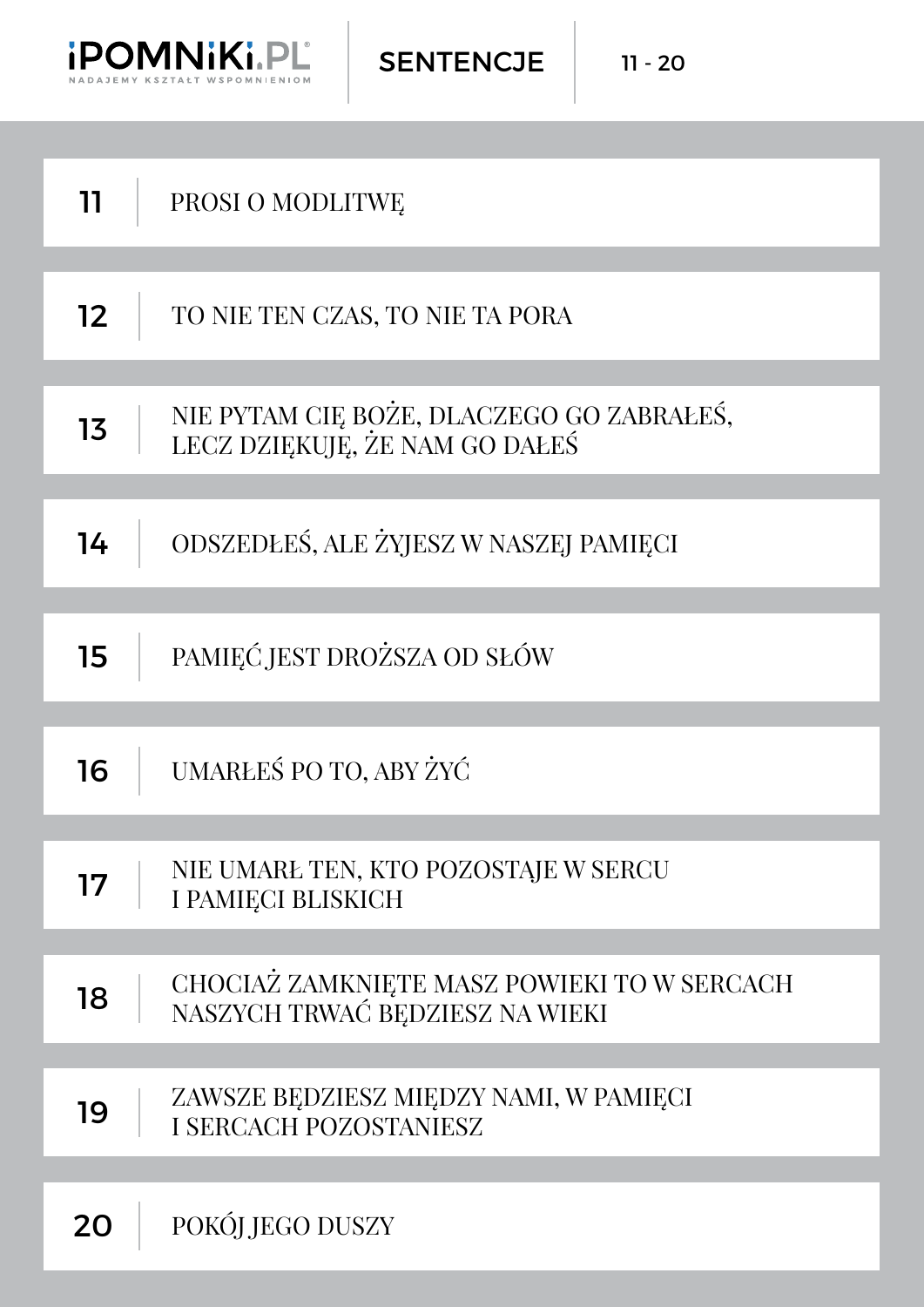

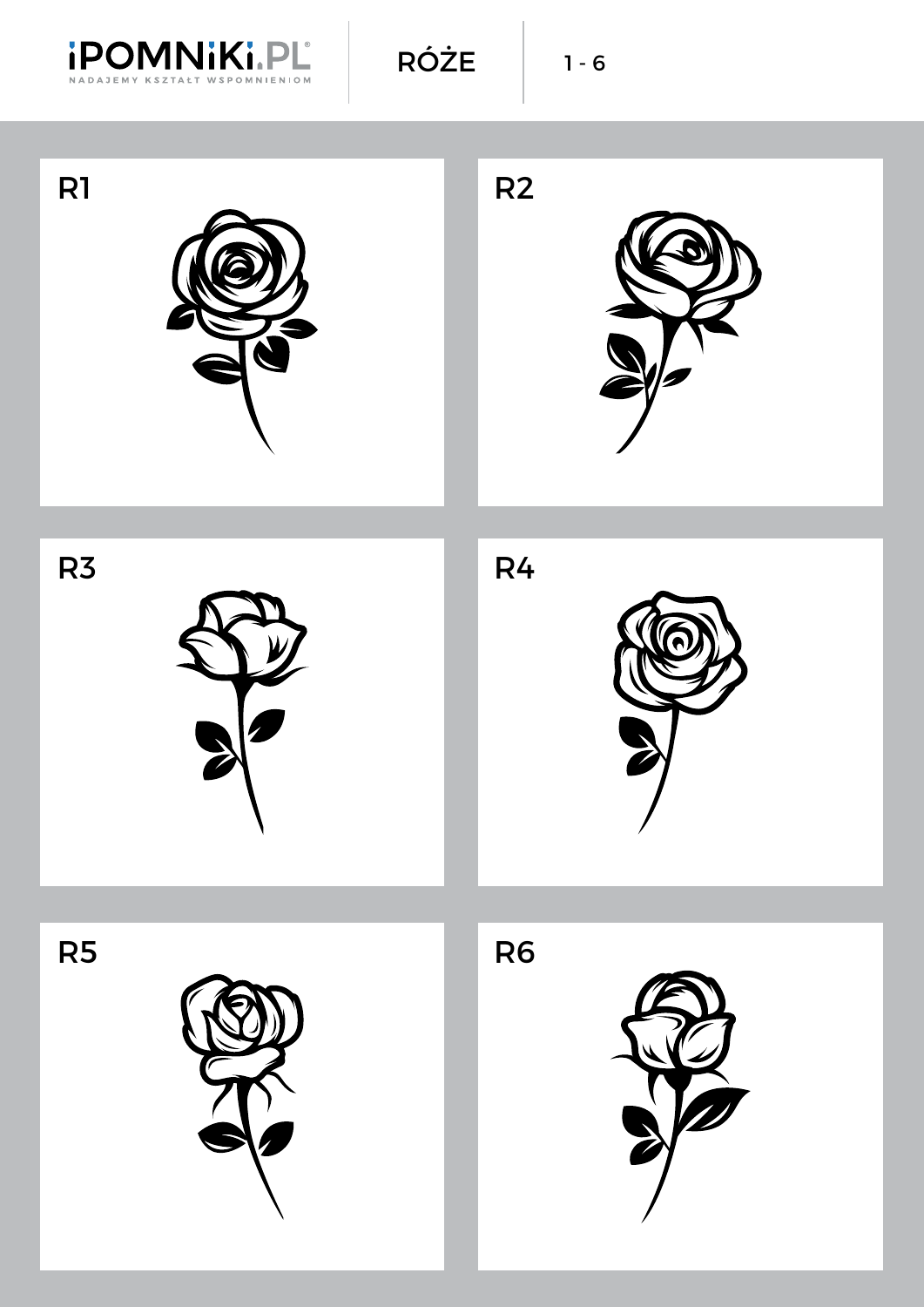





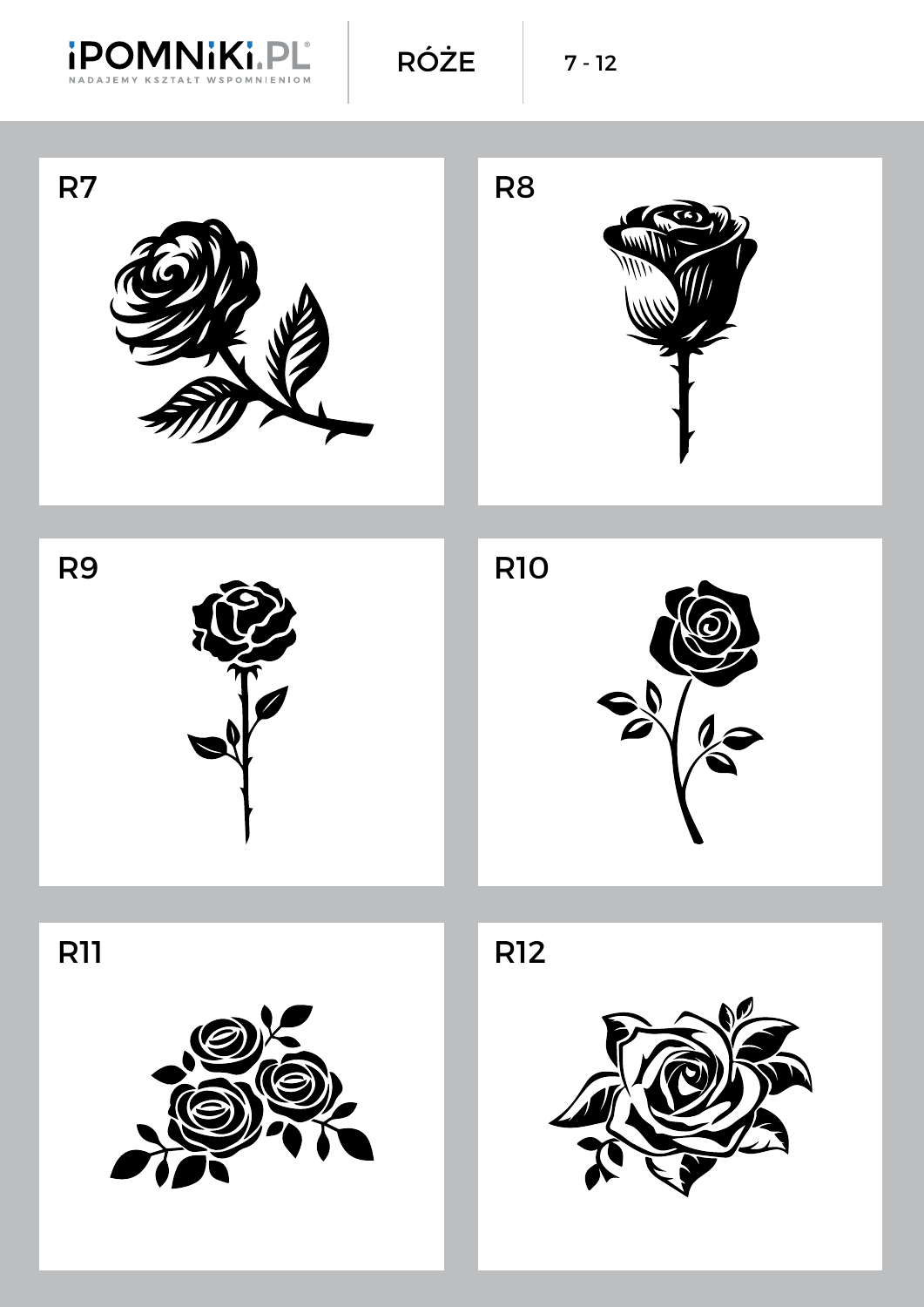

KRZYŻE | 1-6









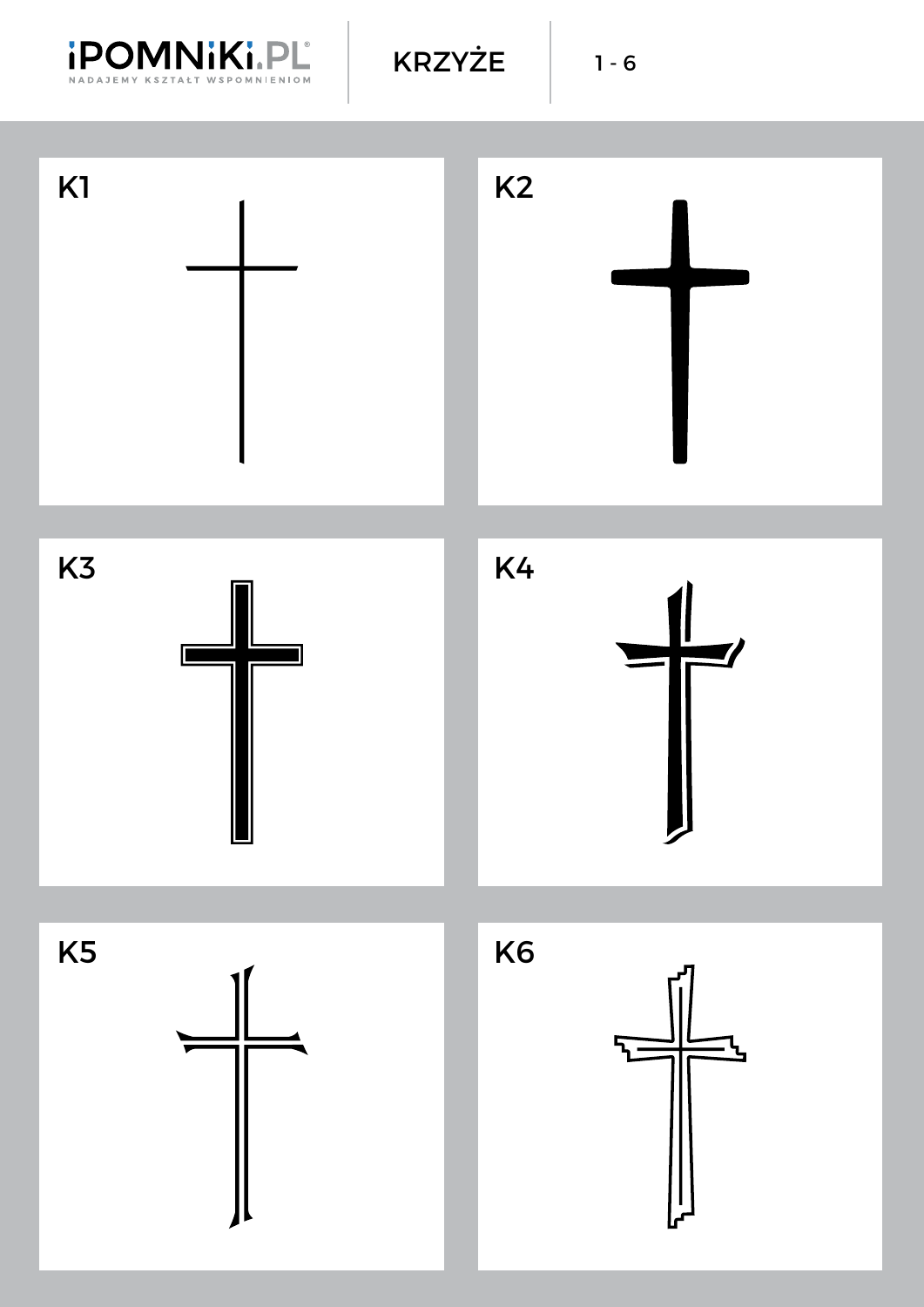

KRZYŻE | 7-12